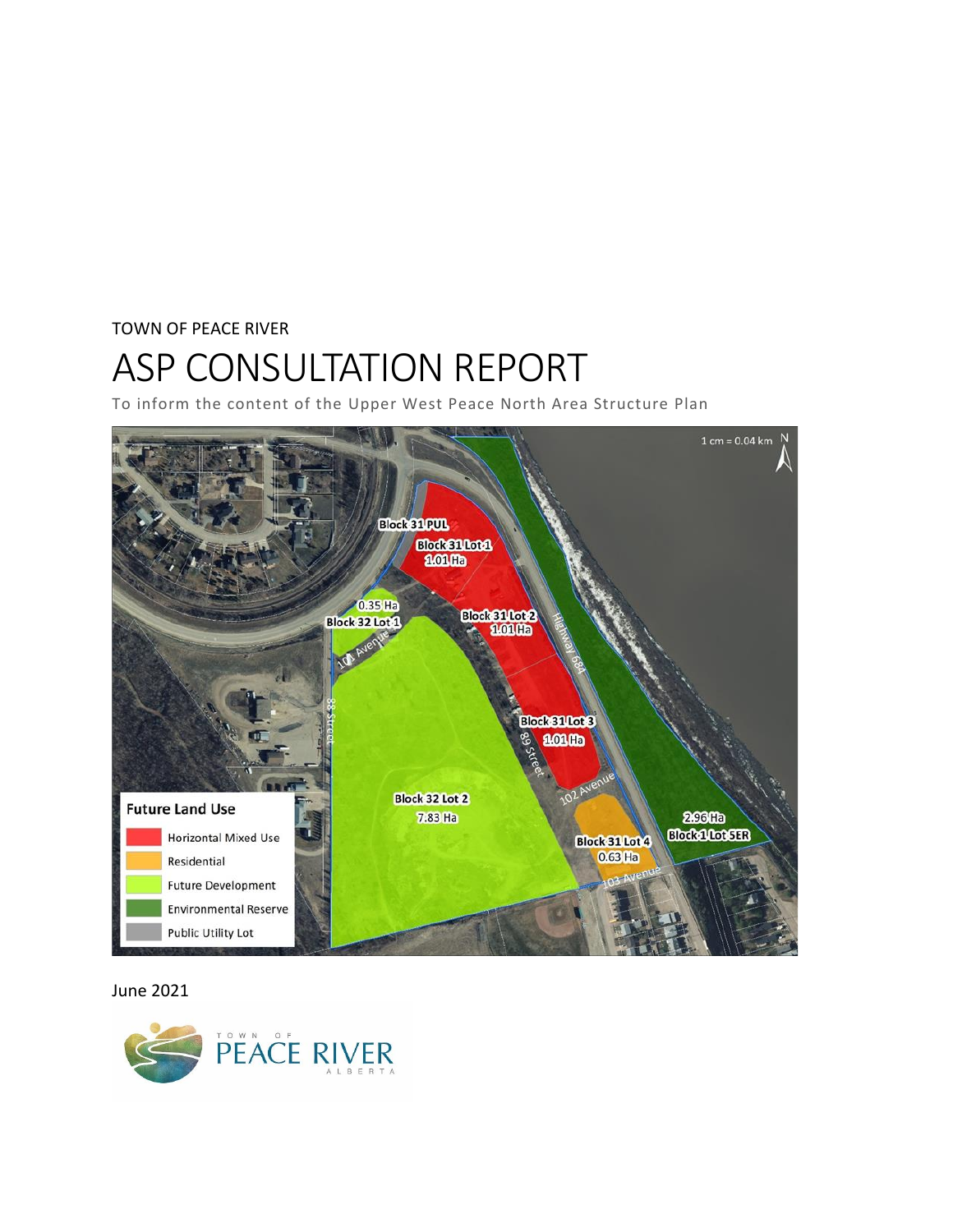# Table of Contents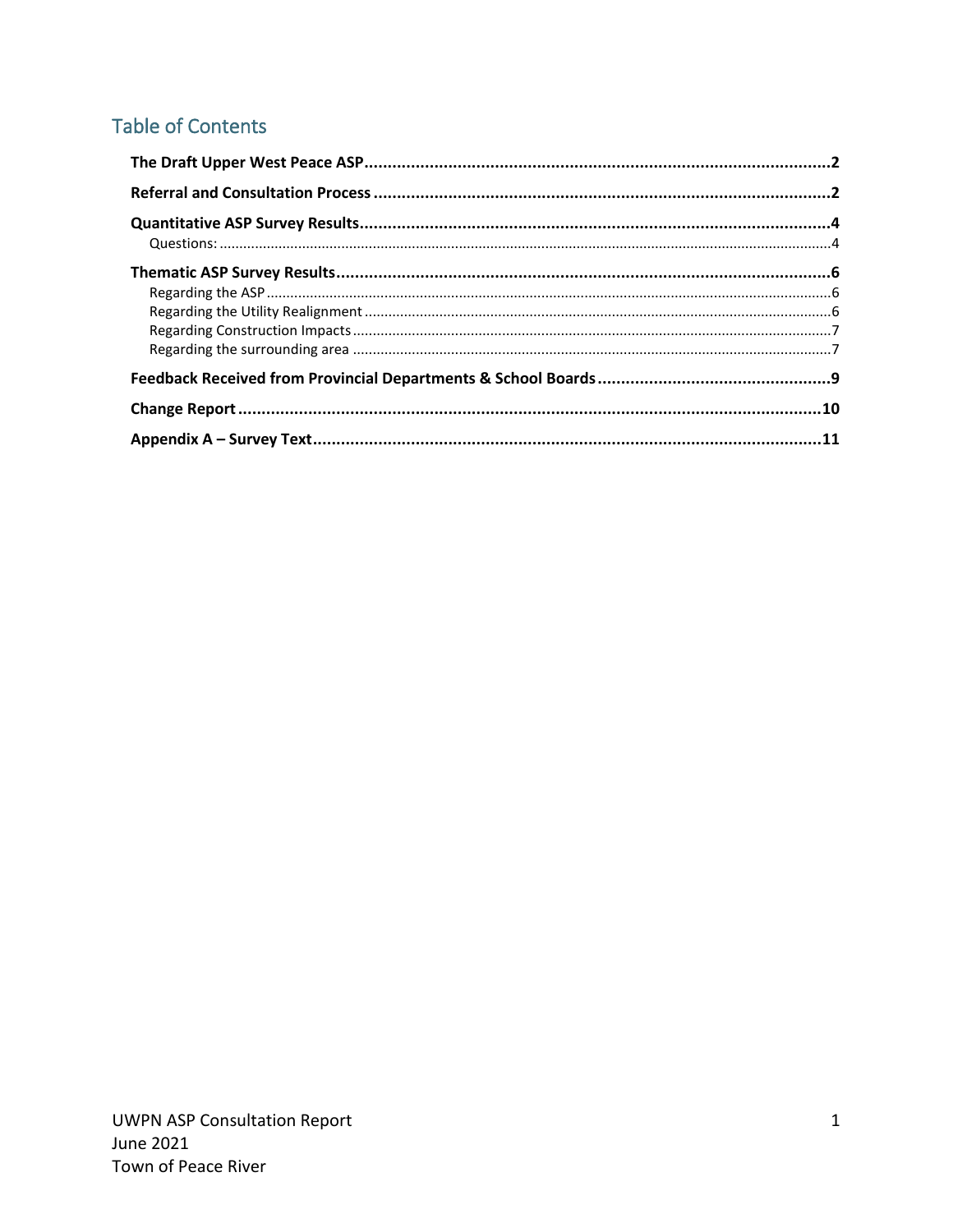# <span id="page-2-0"></span>The Draft Upper West Peace ASP

The Town of Peace River has been working on the Upper West Peace North (UWPN) area structure plan (ASP) to facilitate the realignment of municipal water and sewer infrastructure away from the top of bank of the Peace River. This plan replaces the existing Citadel ASP (adopted in 2016), which provides for future development of the area that is inconsistent with required utility alignment. No part of the current Citadel ASP has been developed.

The utility alignment through the ASP area is the only cost effective, constructible, and safely installable realignment of the infrastructure. A new ASP that is consistent with the new alignment of the municipal infrastructure is required, to ensure that the Town has access to the required lands and that the future development of the lands is able to maximize the utility of the infrastructure.

The infrastructure realignment connects sanitary and water distribution lines from the Lower West Peace area to the Pines area of the Town through the ASP area. The existing sanitary sewer line that is located on the west side of Shaftesbury Trail is nearing the end of its service life and needs to be replaced. In addition, a dedicated water trunk main connection through the Lower West Peace to the Pine area will be connected to provide additional redundancies for the Town.

The new UWPN ASP provides for the utility installation and will also facilitate a mix of commercial and residential development on the land immediately west of the Shaftesbury Trail. Work on the UWPN ASP has been ongoing since January 2020 and is intended to be mutually beneficial, providing access to the land for infrastructure installation and providing an improved and realistic area structure plan to the landowner.

# <span id="page-2-1"></span>Referral and Consultation Process

The *Municipal Government Act* establishes the minimum consultation requirements of an area structure plan process. Specifically, section 636(1) directs that any person and any school board affected by a proposed plan must have the opportunity to provide feedback. If the plan area is within 1.6 kilometers of a highway, then Alberta Transportation must likewise have the opportunity for feedback. The *Historic Resources Act* and section 5(5) of the *Subdivision and Development Regulation* requires that areas likely to contain historic resources must be referred to Alberta Culture and Tourism. Alberta Culture recommends that area structure plans are referred for review to identify any historical constraints prior to subdivision.

The consultation process for the UWPN ASP included the follow components:

- A project webpage launched on March 2, 2021.
- A public open house held on March 18, 2021.
- A public survey open from March 18 to April 1, 2021.
- Referrals to provincial agencies and local school boards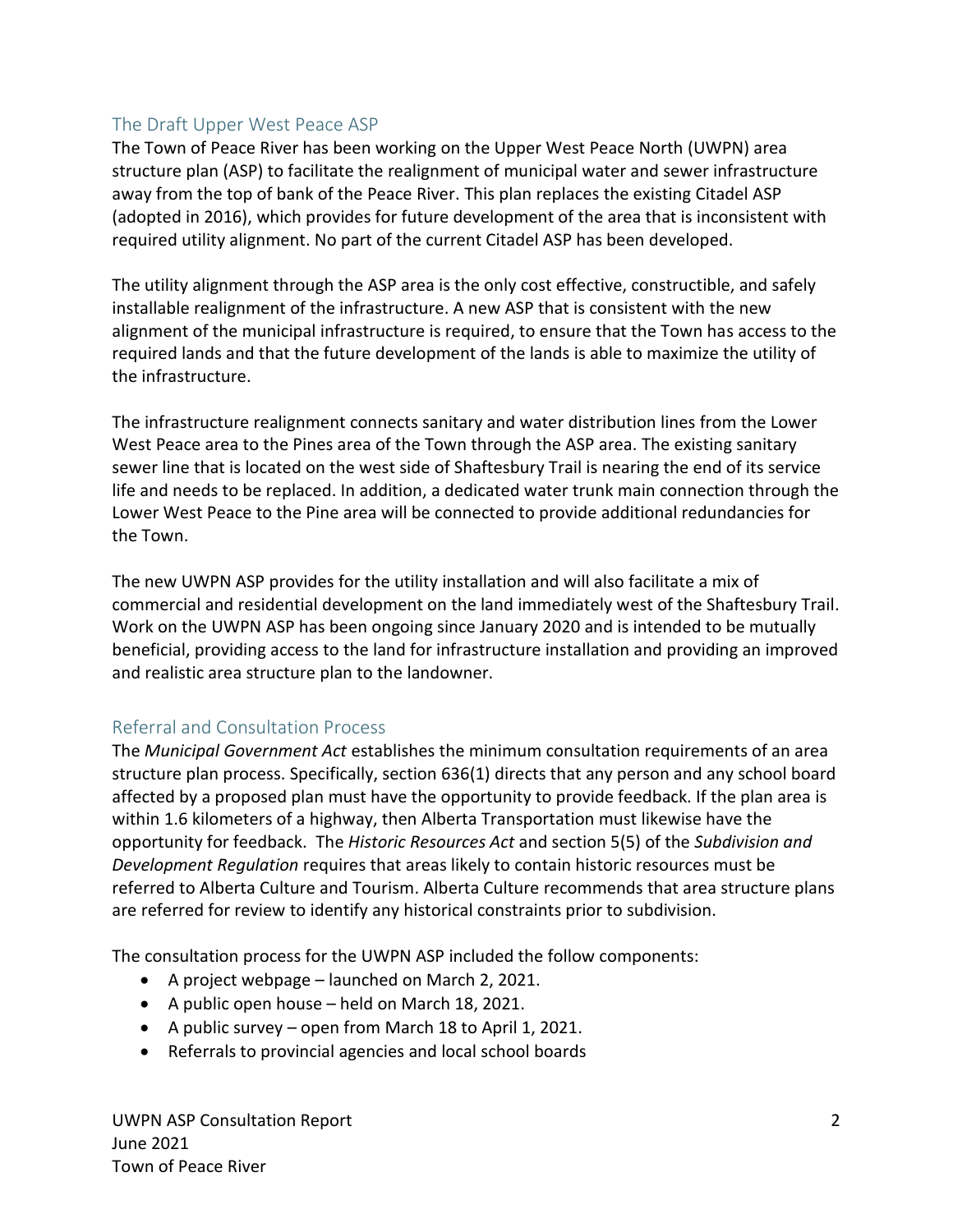A formal public hearing process will also be scheduled after the ASP is finalized and receives first reading at a Town Council meeting.

The draft Upper West Peace North Area Structure plan was referred to the following provincial departments:

- Alberta Transportation,
- Alberta Environment and Parks, and
- Alberta Culture;

And, to the following school boards:

- Peace River School Division, and
- Holy Family Regional Catholic Division.

A project webpage - <https://peaceriver.ca/upper-west-peace-north-area-structure-plan/> outlines the draft plan and provided access to the public survey. The project page was published on March 2, 2021 and was advertised through the Town's Facebook account. The draft plan was also presented at an online public open house on March 18, 2021.

The open house was advertised as follows:

- Was sent to all residences in the Town of Peace River through the March utility bills.
- Was posted on the Town's Facebook page on March 2, 2021 and March 17, 2021.
- A Voyent Alert notice was sent to all residents in Upper and Lower West Peace registered with the alert system on March 18, 2021.

The open house was attended by 20 members of the public, in addition to Town staff, contractors and municipal council members. Following the open house, a video of the presentation was posted to the overall Shaftesbury Trail Utility Realignment project page. The ASP survey opened at the open house (March 18, 2021) and was open for comment until April 1, 2021. The survey included six substantive questions about the content of the ASP and provided opportunities for the respondents to identify any aspects of the ASP that were of concern.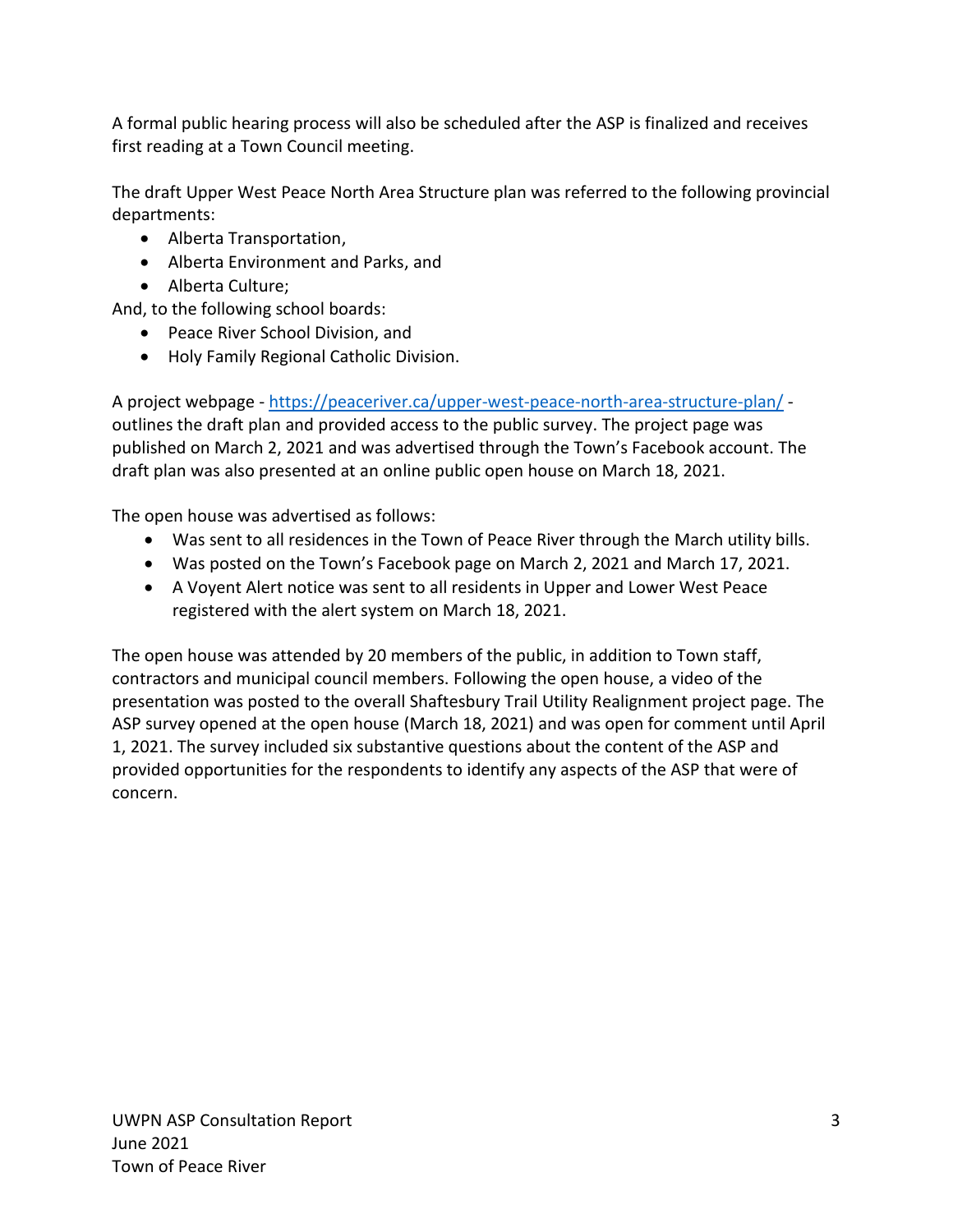# <span id="page-4-0"></span>Quantitative ASP Survey Results

This section outlines the survey questions and reports the responses to the questions with defined options for the responses. Key themes in the feedback are discussed in the next section.

The public survey received a total of seventeen complete responses. Overall, the survey responses show a mixed response to the proposed area structure plan from survey respondents.

#### <span id="page-4-1"></span>Questions:





*3. I understand the proposed new road accesses into the neighbourhood, and the associated road closures.*



#### *2. I am generally in favour of the Future Land Use Plan outlined in the ASP.*



#### *4. I am generally in favour of the Transportation (both road and pedestrian) Network outlined in the ASP.*

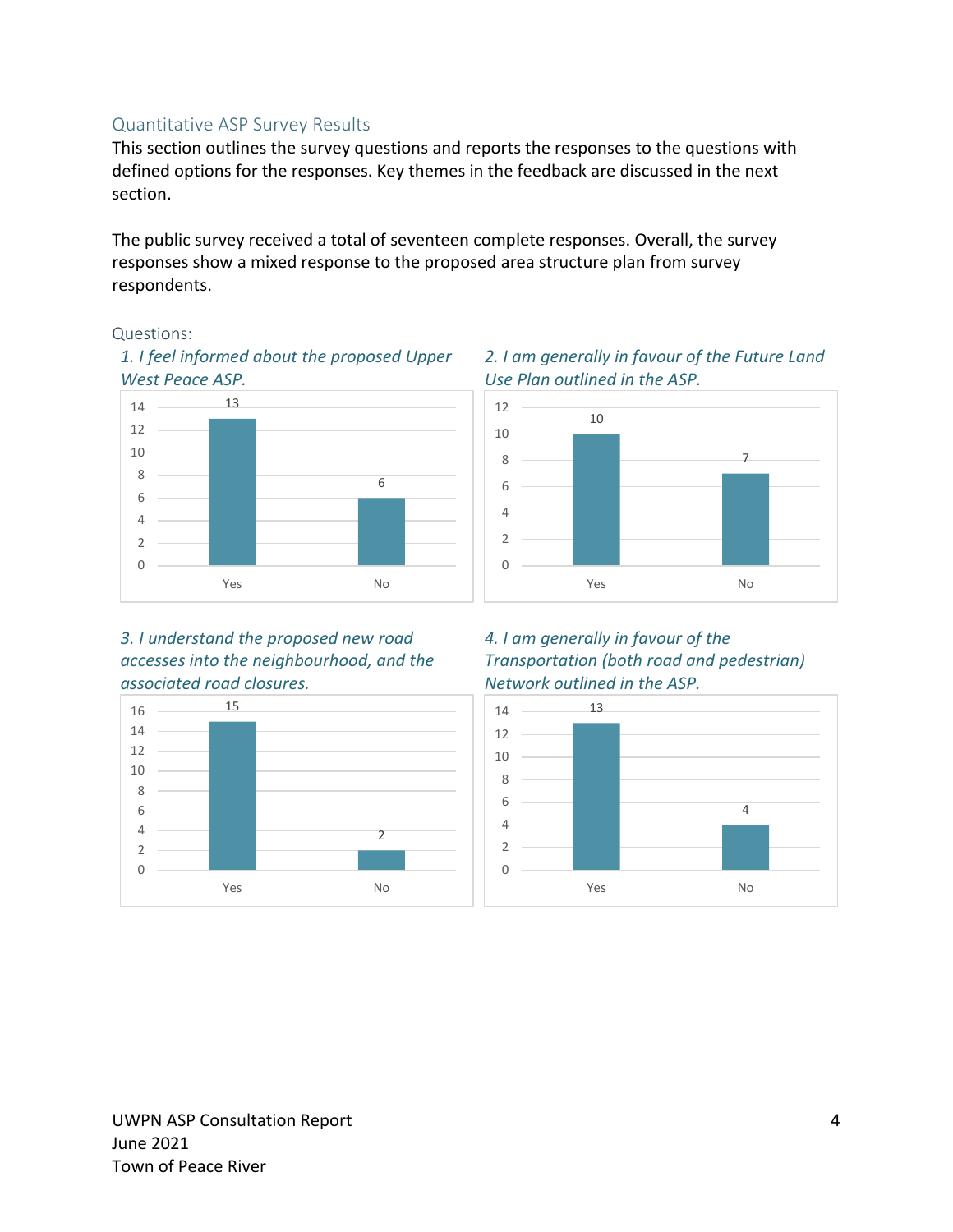*5. I understand that the Plan directs Council to consider (i.e. this decision will be made at a later date and Council is not obligated to decide one way or the other) adding Cannabis Retail to the Neighbourhood Commercial District of the land use bylaw, which would likely be applied to any commercial lands in the Upper West Peace North area.*



- *a. I support this change to where cannabis retail may be allowed.*
- *b. do not support this change to where cannabis retail may be allowed/*
- *c. don't care about this change to where cannabis retail may be allowed.*





#### *7. Asked for comments only.*

#### *8. I live:*

- *a. In Upper West Peace*
- *b. In Lower West Peace*
- *c. In Rosedale or Shaftesbury Estates*
- *d. In the Pines*
- *e. In another neighbourhood in Peace River*



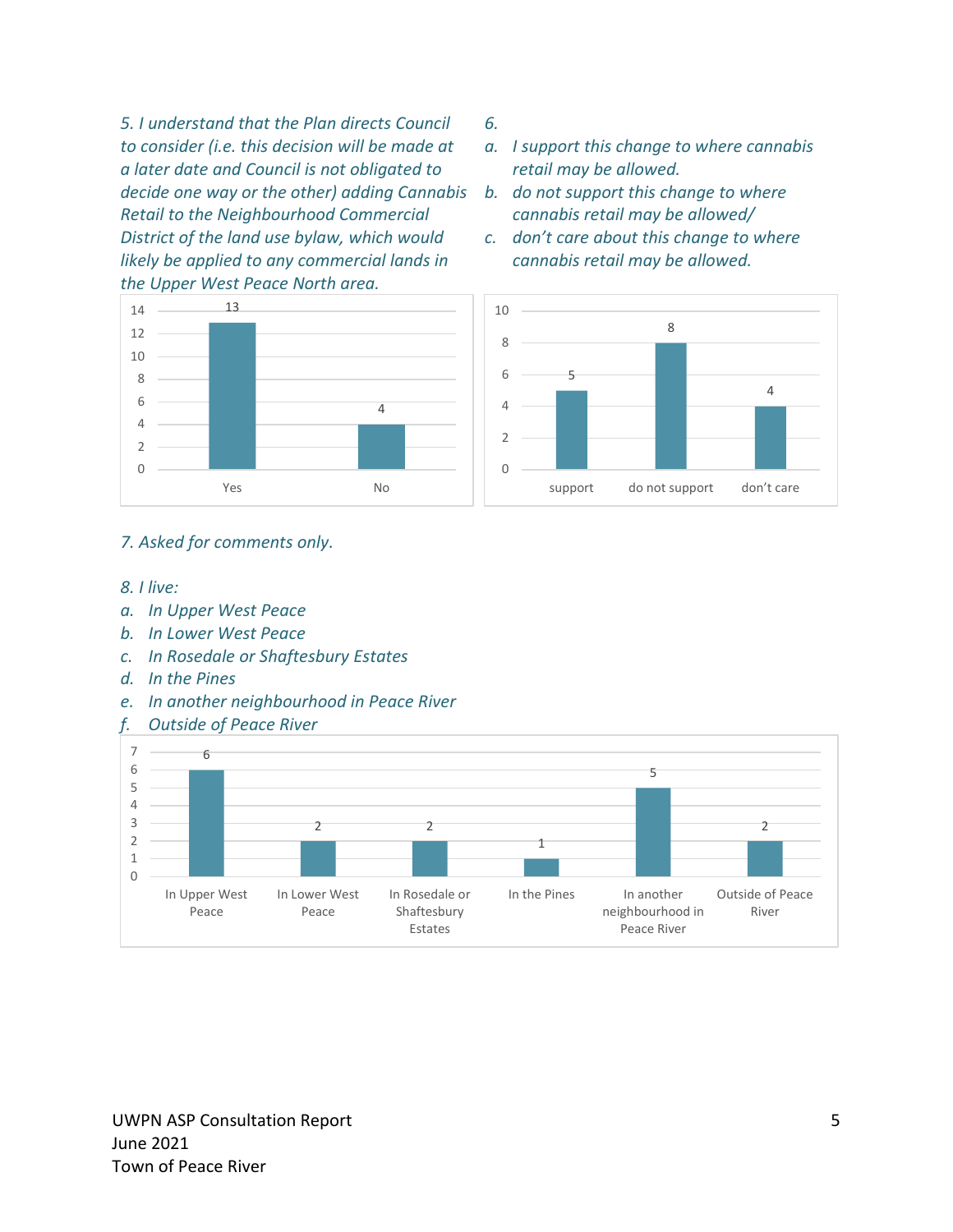# <span id="page-6-0"></span>Thematic ASP Survey Results

For those respondents who responded "No" to the questions, they were asked to expand on what required further clarity or what aspect of the plan they do not support.

The themes in the feedback regarding *what was not clear* include:

#### <span id="page-6-1"></span>Regarding the ASP

- What is an ASP? *Response: An Area Structure Plan (ASP) lays out how land in a given area will be developed and used. It is a necessary step in the subdivision and development process.*
- What impact will the new development have on the existing area? *Response: the future development of the Upper West Peace North area will be a continuation of the build out of the current neighbourhood. It will not require any specific change to the existing area.*
- Is the Town a part owner of the ASP development area? *Response: At the outset of this planning process, no, the Town did not own any of the area structure plan area. However, the Town has expropriated the portion of the land where the new utilities will be installed, to ensure that the Town has full control and access to the lands where the infrastructure will be placed. These expropriated lands overlap with exactly with the lands within the area structure plan that will be dedicated and developed as road.*
- What the traffic routes through the new area will be. *Response: The road network through the area structure plan area will include an extension to 89th Street, which will provide a new connection to old Highway 2. The existing Shaftesbury Trail will be maintained and is the main roadway within the area.*
- How the trail ties into the sidewalks? The ASP area calls for the development of a sidewalk and trail network, to provide continued north-south pedestrian access through the area.

# <span id="page-6-2"></span>Regarding the Utility Realignment

• How is the utility realignment funded? The utility realignment is funded in part through a \$6 million grant from the Building Canada Fund (Small Communities) from the Federal government, along with the Town's Neighbourhood Infrastructure Renewal Program. This money we will address infrastructure deficits in Lower West Peace and sewer main deficits affecting Lower West Peace and the Pines. Total costs for this project will be close to \$13.5 million, with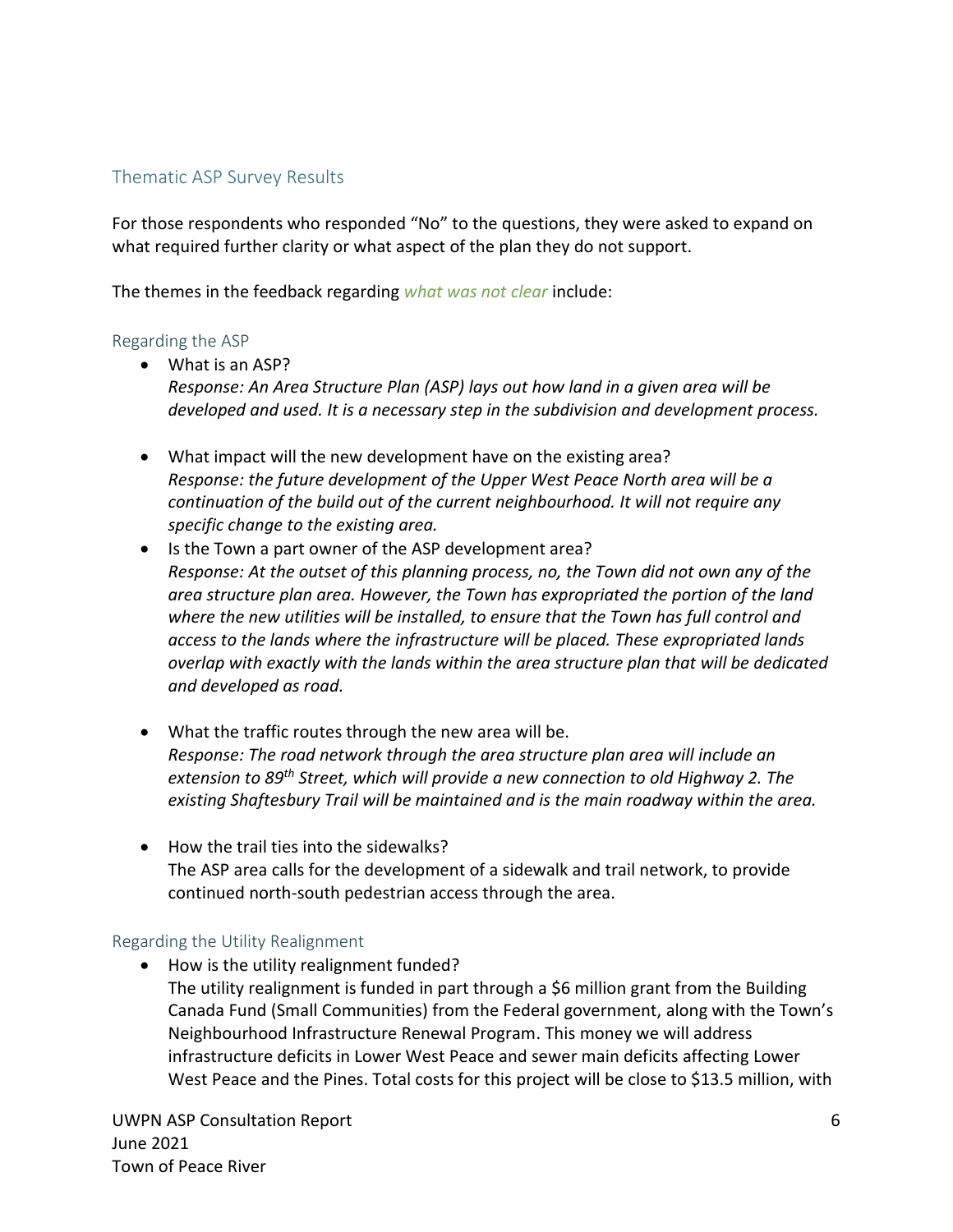the Town of Peace River contributing \$1 million via the Neighbourhood Infrastructure Renewal Program. To keep costs down, it was decided to combine the project components, noted below, into one project, rather than completing pieces over several years. The key project components are water and sanitary line realignment, construction of a new lift station, and upgrades to a previously existing lift station.

• Why are the utilities being moved?

*Response: Several design reports commissioned by the Town have identified future constraints on the sanitary lines in this area. These reports have outlined that the existing force main along the east side of the Shaftesbury Trail near the river needs to be decommissioned. Installation of a bypass will reduce load and provide additional capacity to the Lower West Peace and Upper West Peace neighbourhoods.* 

# <span id="page-7-0"></span>Regarding Construction Impacts

- What will the impacts of the utility realignment construction be? *Response: The Town and the contractor will work with residents to minimize construction related impacts. A second open house, prior to the beginning of construction will provide more information on construction impacts.*
- How access to existing drive-ways and residences will be maintained during construction?

*Response: The Town and the project contractor will work together with the residents to maintain access to area. If and when access will be limited, which we will attempt to keep to a minimum. the Town will provide as practical and convenient an accommodation (e.g. an alternate parking location) as possible.* 

# <span id="page-7-1"></span>Regarding the surrounding area

• The future of the Shaftesbury Trail

*Response: The Shaftesbury Trail (Highway 684) is under the jurisdiction of Alberta Transportation (AT). The Town has limited influence over the decisions of AT. However, the Town works with AT whenever possible to advocate for and maintain the highway network throughout the Town, include Highway 684, which is a major transportation route in the Town that provides key access to major residential neighbourhoods and municipal infrastructure.*

*In 2021, Alberta Transportation is completing an asphalt overlay of the Shaftesbury Trail through town. Questions related to Highway 684 should be directed to Alberta Transportation.* 

*The road network proposed in the plan is in keeping with good planning and engineering practice, to provide multiple accesses into a neighbourhood where practical. The road standard established in the plan is for a local road, as established by the Town's General Municipal Servicing standards.*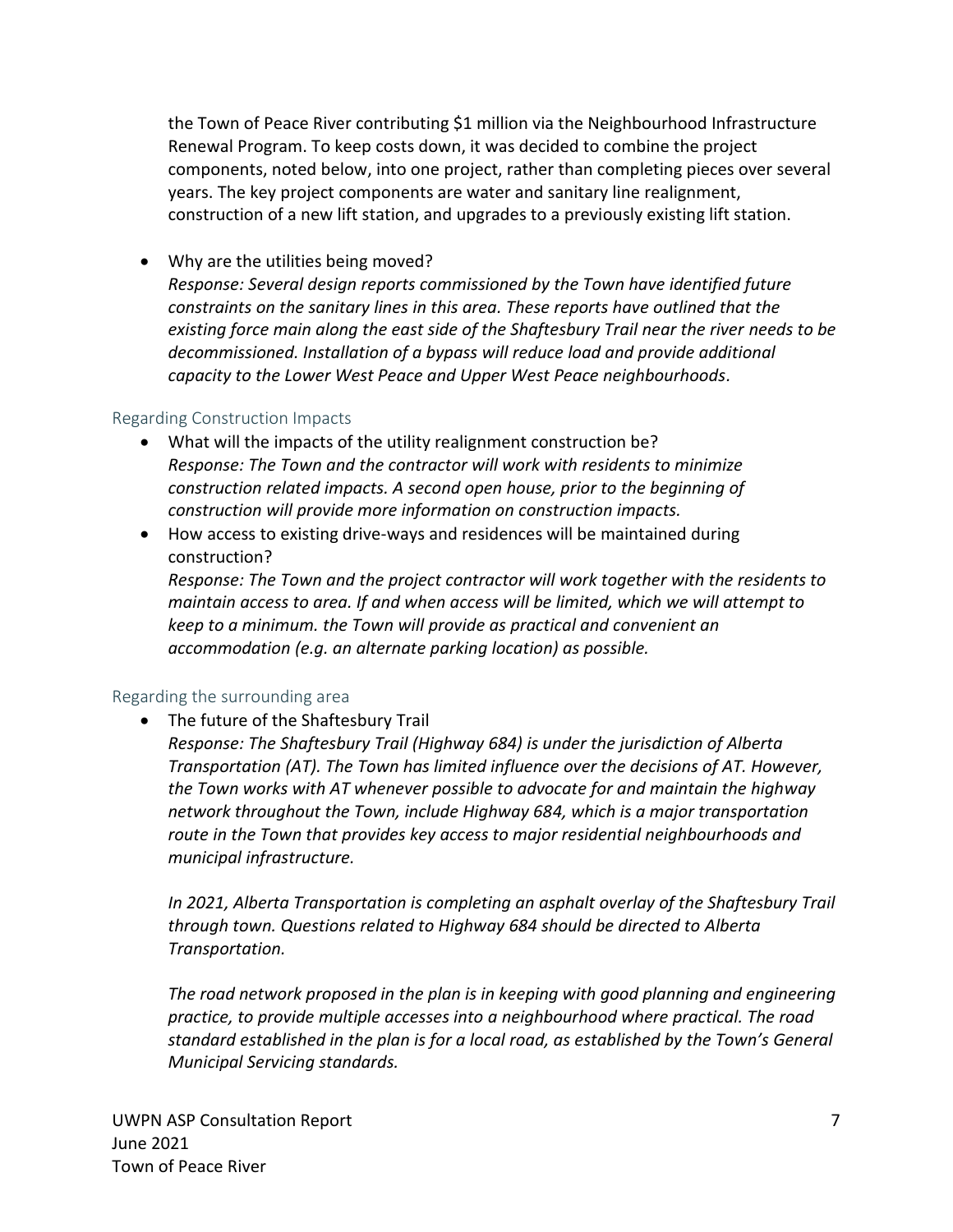Themes in the feedback regarding *aspects of the plan that some respondents do not support* include:

- Citadel Park / The area should left as is. *Response: The feedback is non-specific with respect to what aspect of the plan is unsupported. An area structure plan providing for the future residential and commercial development of this area has been in place since 2004. The Shaftesbury infrastructure realignment project necessitated an update to the existing plan so that the alignment of the infrastructure and the planned future development match.*
- Commercial development in Upper West Peace / Commercial development should be left to downtown.

*Response: The plan provides for "horizontal mixed-use" future use, meaning that between one and three parcels could be developed for commercial purposes, or if there is a greater market for residential, they could be developed for residential instead.* 

*The lots that could be developed for commercial are 1.01 hectares in area. There are no empty lots of a comparable size in the downtown area, the largest of which is approximate 0.5 hectares. The size and footprint of any commercial development would likely be different from what is readily developable in the downtown.*

*The three horizontal mixed-use lots also have positive and negative characteristics for both residential and commercial development. Two of the three lots have triple road frontage, providing very good visibility from the road network, which is positive for commercial developments. A commercial area in the Upper West Peace neighbourhood would also bring services closer to all of the residential neighbourhoods along the Shaftesbury Trail, and provide a greater concentration of amenities along with the recreational facilities that already exist in the area.* 

• The trail moving to a less scenic location.

*Response: The existing pedestrian trail along the east side of the Shaftesbury Trail is not affected by the trail segment through the ASP area. Locating a pedestrian trail through the plan area:*

- *1. provides easy access to the development lands on either side of the trail,*
- *2. provides enough width for a high quality trail segment, and*
- *3. provides a trail that is further from the high traffic Shaftesbury Trail.*

*The change in slope between the highway and the plan area lands at the north end of the plan area means that a trail along the east end of the plan area would not retain scenic values along its length.*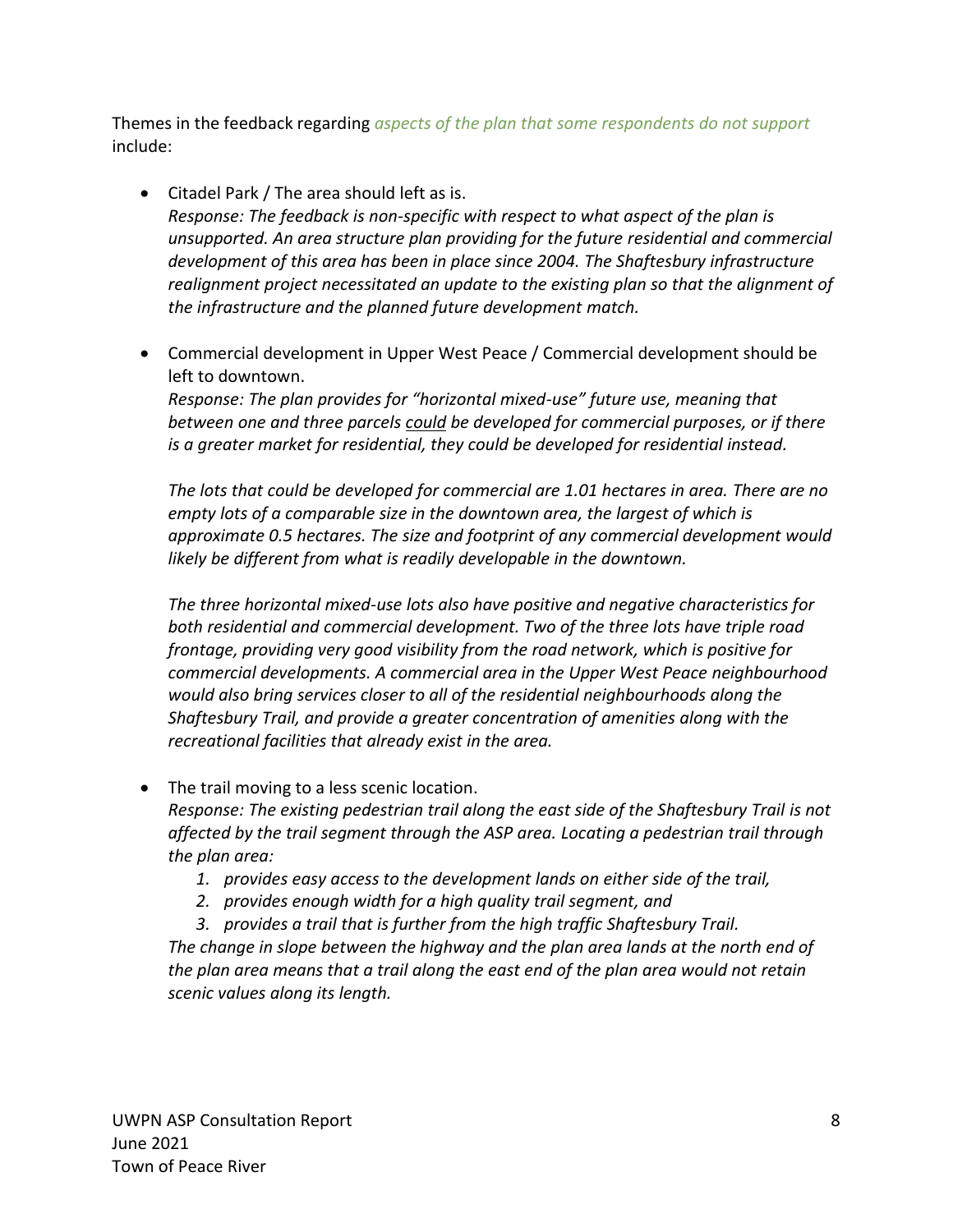# <span id="page-9-0"></span>Feedback Received from Provincial Departments & School Boards

| <b>Referral organization</b>                  | <b>Feedback Received (Yes/No)</b>            |
|-----------------------------------------------|----------------------------------------------|
| Peace River School Division                   | N <sub>o</sub>                               |
| Holy Family Regional Catholic School Division | No                                           |
| Alberta Transportation                        | Yes, feedback integrated into document.      |
| <b>Alberta Environment and Parks</b>          | Yes, no concerns noted, or changes           |
|                                               | recommended.                                 |
| Alberta Culture, Multiculturalism and Status  | Yes, Historic Resources Act Approval with    |
| of Women                                      | Conditions received (attached as an appendix |
|                                               | to this document).                           |

Specific feedback was received from Alberta Transportation and Alberta Culture, relating to the transportation network and possibility of historic resources on the site, respectively.

The feedback was integrated into the plan document, and with respect to the Transportation feedback, into the finalized Traffic Impact Assessment (TIA). Both the TIA and the approval from Alberta Culture are attached to the plan as an appendix.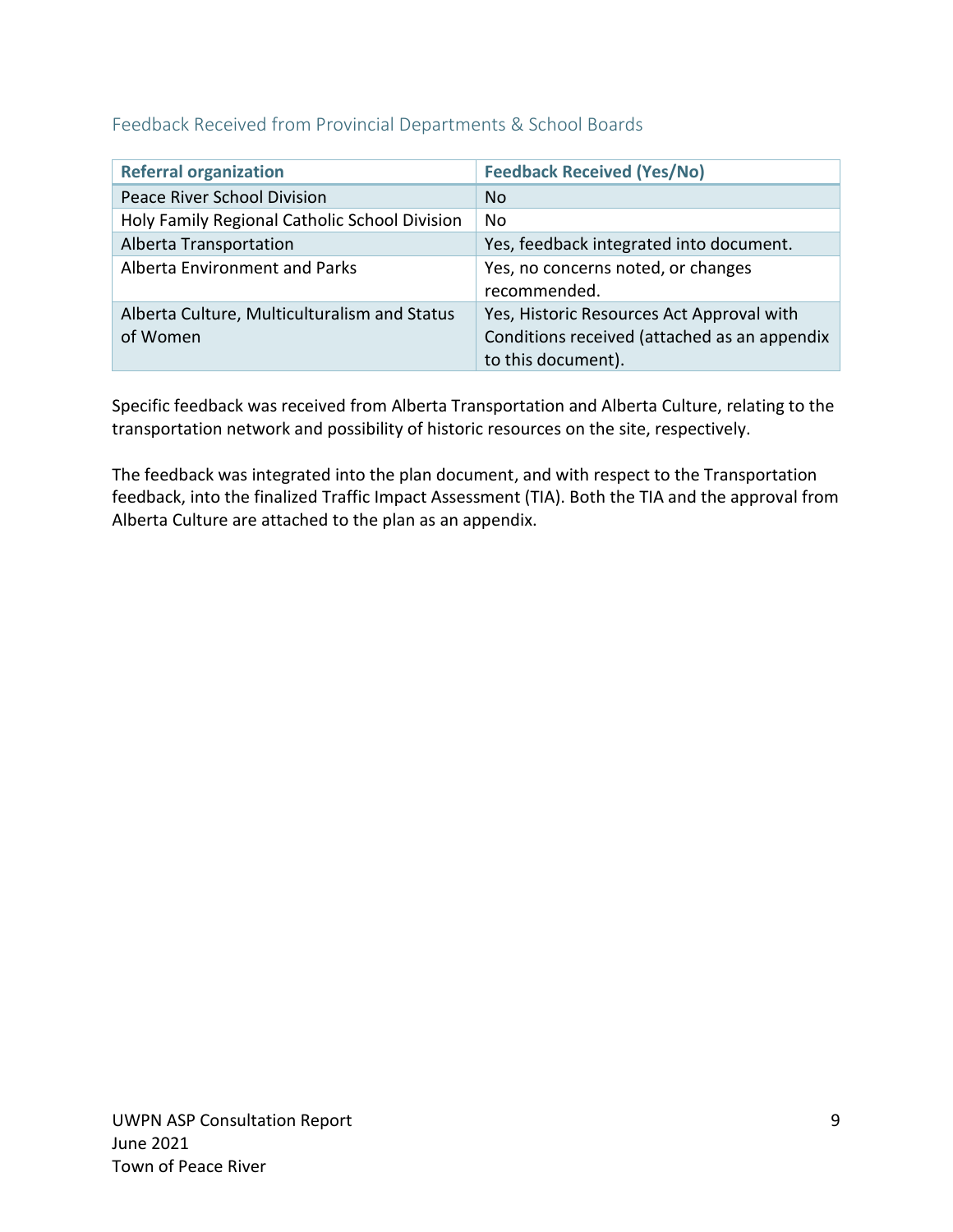# <span id="page-10-0"></span>Change Report

The draft plan has been updated. Specifically:

- 1. Section 1.5 Consultation and Referrals has been updated to more fully reflect the draft plan circulation and the feedback received.
- 2. The plan area description in Section 2.1.2 has been clarified.
- 3. Figure 4 has been updated to include parcel areas.
- 4. The requirement for a further Historic Resources Act approval has been identified and Section 3.3.4 has been added.
- 5. Figure 5 has been updated to more clearly identify the access and intersection closures.
- 6. Figure 6 has been updated to more clearly show the resulting road and pedestrian networks.
- 7. The description of the changes to the road network in Section 3.6.1 has been updated and clarified.
- 8. Appendix 5.4 Traffic Impact Assessment has been added.
- 9. Appendix 5.5 Historic Resource Act Approval has been added.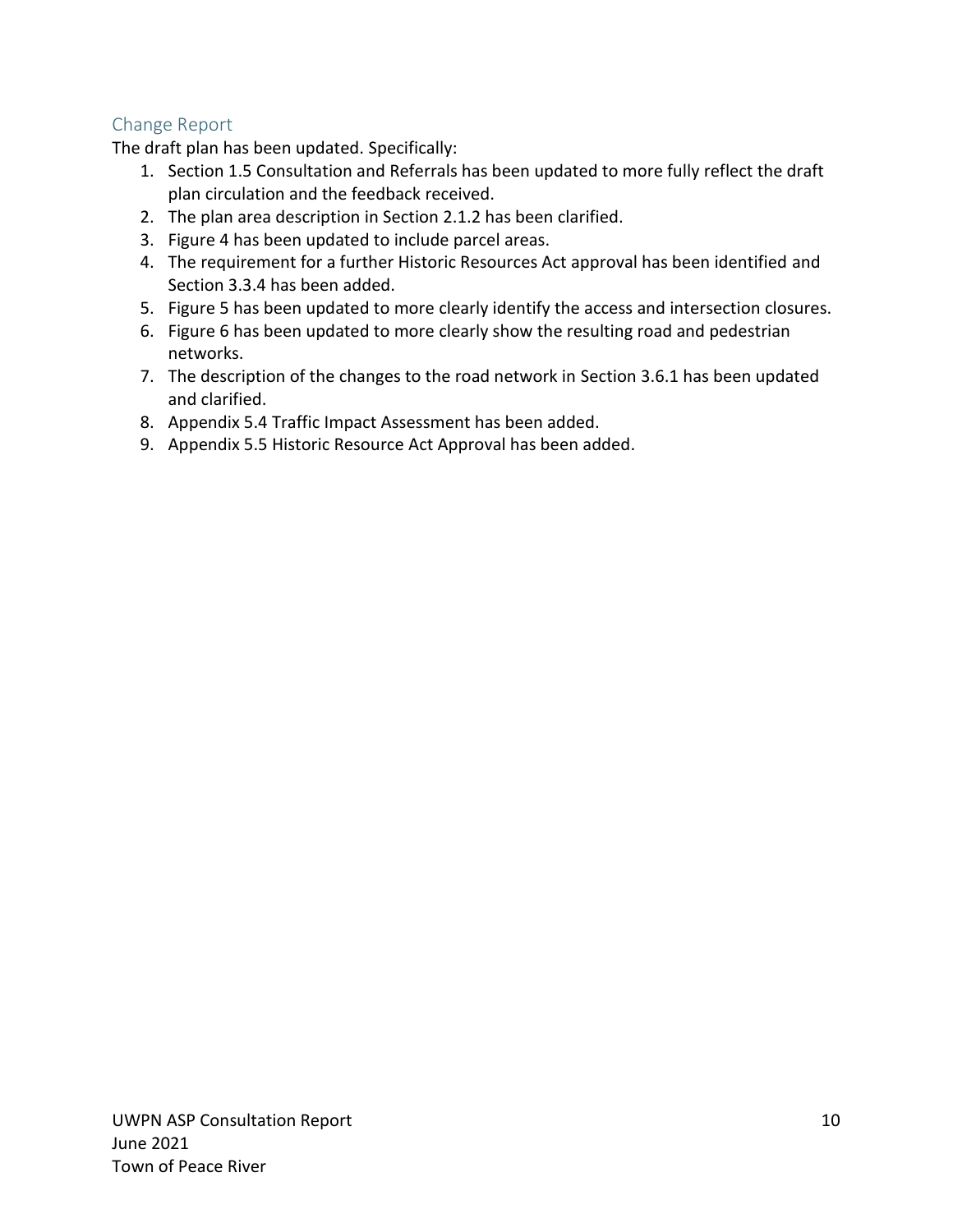# <span id="page-11-0"></span>Appendix A – Survey Text

Thank you for taking the Upper West Peace North (UWPN) Area Structure Plan Survey.

Prior to completing this survey, please read the [UWPN ASP Information](https://peaceriver.ca/upper-west-peace-north-area-structure-plan/) page or participate in the ASP open house. If you have any questions, you may contact the Town of Peace River Planning and Development Department at 780-624-2574.

The Survey will be open from March 18 to April 1, 2021.

The survey results:

1. may influence changes to the Plan document.

2. will influence future communication about the Plan.

3. will be presented to Council to assist in their decision-making.

Questions about the area structure plan or survey can be directed to Alisha Mody, Manager of Planning and Development at [amody@peaceriver.ca](http://amody@peaceriver.ca/) or 780-624-2574.

- 1. I feel informed about the proposed Upper West Peace ASP.
	- a. If No, what information is not clear?
- 2. I am generally in favour of the Future Land Use Plan outlined in the ASP.
	- a. If No, what are you not in favour of?
- 3. I understand the proposed new road accesses into the neighbourhood, and the associated road closures.
	- a. If No, what information is not clear?
- 4. I understand the proposed pedestrian trail and sidewalk network outlined in the plan. a. If No, what information is not clear?
- 5. I am generally in favour of the Transportation (both road and pedestrian) Network outlined in the ASP.
	- a. If No, what are you not in favour of?
- 6. I understand that the Plan directs Council to consider (i.e. this decision will be made at a later date and Council is not obligated to decide one way or the other) adding Cannabis Retail to the Neighbourhood Commercial District of the land use bylaw, which would likely be applied to any commercial lands in the Upper West Peace North area.
	- a. I support this change to where cannabis retail may be allowed.
	- b. do not support this change to where cannabis retail may be allowed/
	- c. don't care about this change to where cannabis retail may be allowed.
- 7. Please add any other comments you would like to make.